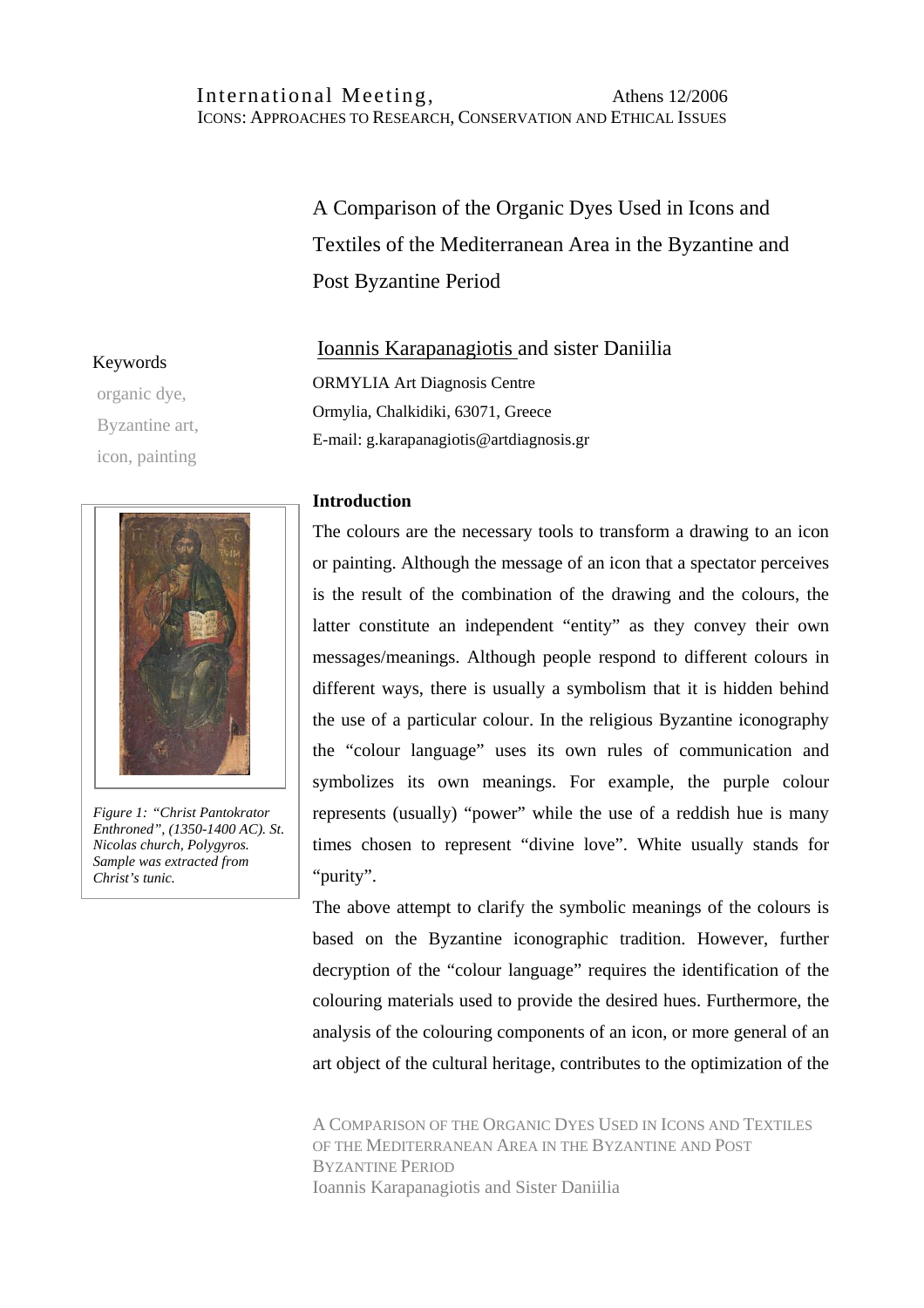applied conservation strategies and reveals valuable historical data associated with the provenance of the art work and the relevant pigment technologies, dyeing procedures and painting techniques. Although several analytical techniques, such as FTIR and Raman spectroscopy, have been successfully employed to identify inorganic pigments, they have provided limited results in the case of the organic dyes. Chromatographic methods and primarily High Performance Liquid Chromatography (HPLC) has been proved to be more powerful than the spectroscopic techniques for natural organic dyestuff identification. However, HPLC has been mostly used to analyze textile samples rather than samples extracted from icons or paintings [1-3]. Furthermore, the organic colouring materials of Byzantine icons have been rarely studied [4]. The present investigation aims to apply HPLC for the identification of organic dyes in samples extracted from icons which are dated in the Byzantine and post Byzantine period. The presented results are based on the examination of fifteen (15) Byzantine and post Byzantine icons, which belong to entities (monasteries, churches) of the area of Chalkidiki, including Mount Athos (figure 1). Also, the famous artwork "The Baptism" of El Greco, shown in figure 2 is included [5]. Samples from this important historical object were provided by S. Stassinopoulos. The conclusions drawn from the icons are discussed in the light of relevant results achieved by the examination of Byzantine ecclesiastical garments of the Mount Athos. Samples from the garments were provided by C. Karydis.

#### **Experimental**

Microsamples extracted from the icons, were mounted in polyesteric transparent resins which were grinded and polished, using a Struers Planopol-V machine. Cross section were studied with reflected light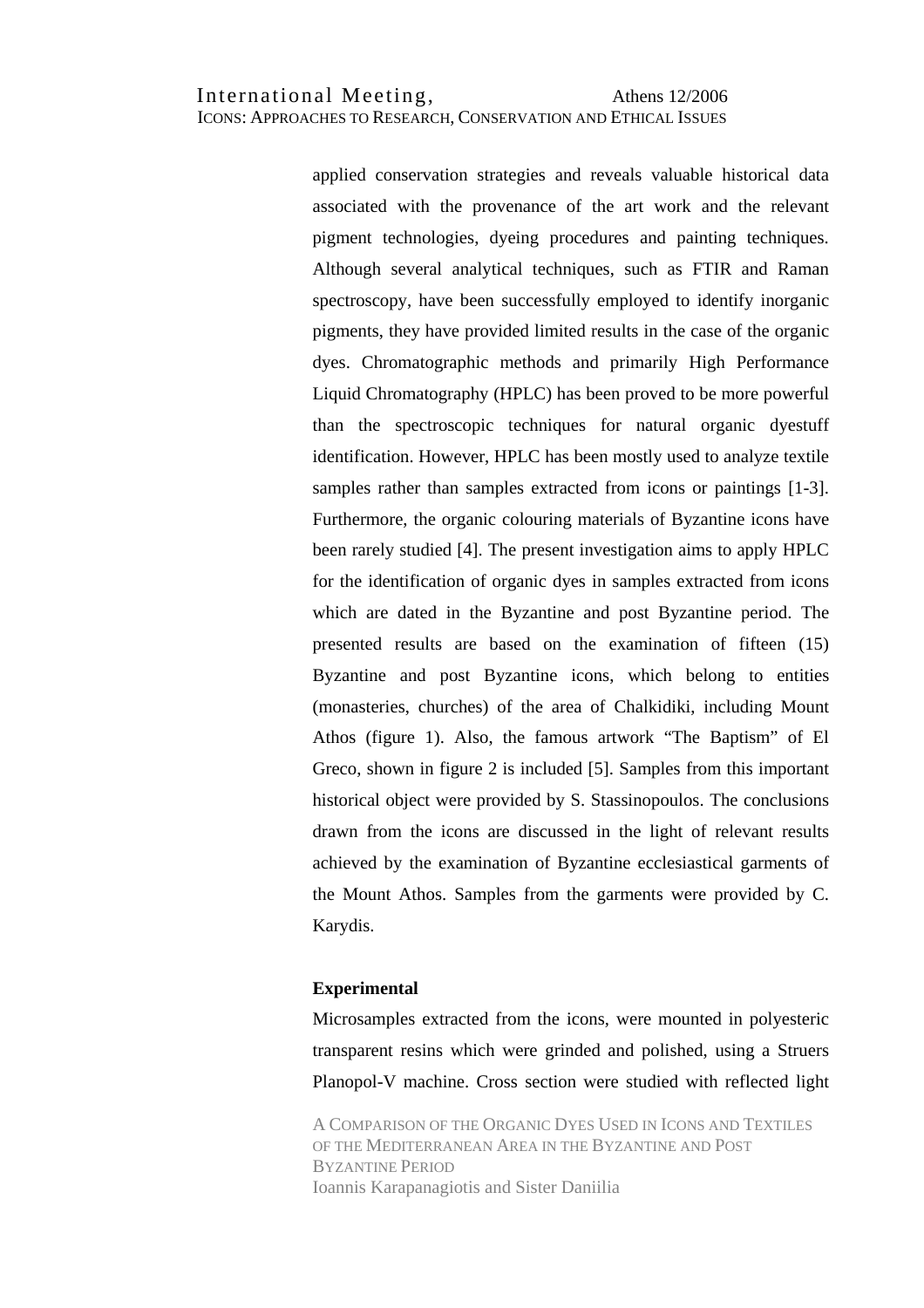and UV-fluorescence using a Zeiss Axiotech 100 HD polarized microscope, equipped with a quartz halogen and an UV excitation light source (100W). In most of the extracted samples inorganic pigments were found. In some cases, however, red and blue organic dyes were found to have been used by three different ways: (i) in mixtures with inorganic pigments, (ii) as exclusive colouring matters (no inorganic pigments) and (iii) as glazes applied on top of layers contained inorganic pigments. In the cases in which organic dyes were found, more microsamples (around 1 mg) were extracted and submitted to HPLC.



*Figure 2: El Greco, "The Baptism" (1567/68). Municipality of Heraklion. Sample was extracted from Angel's cloak.*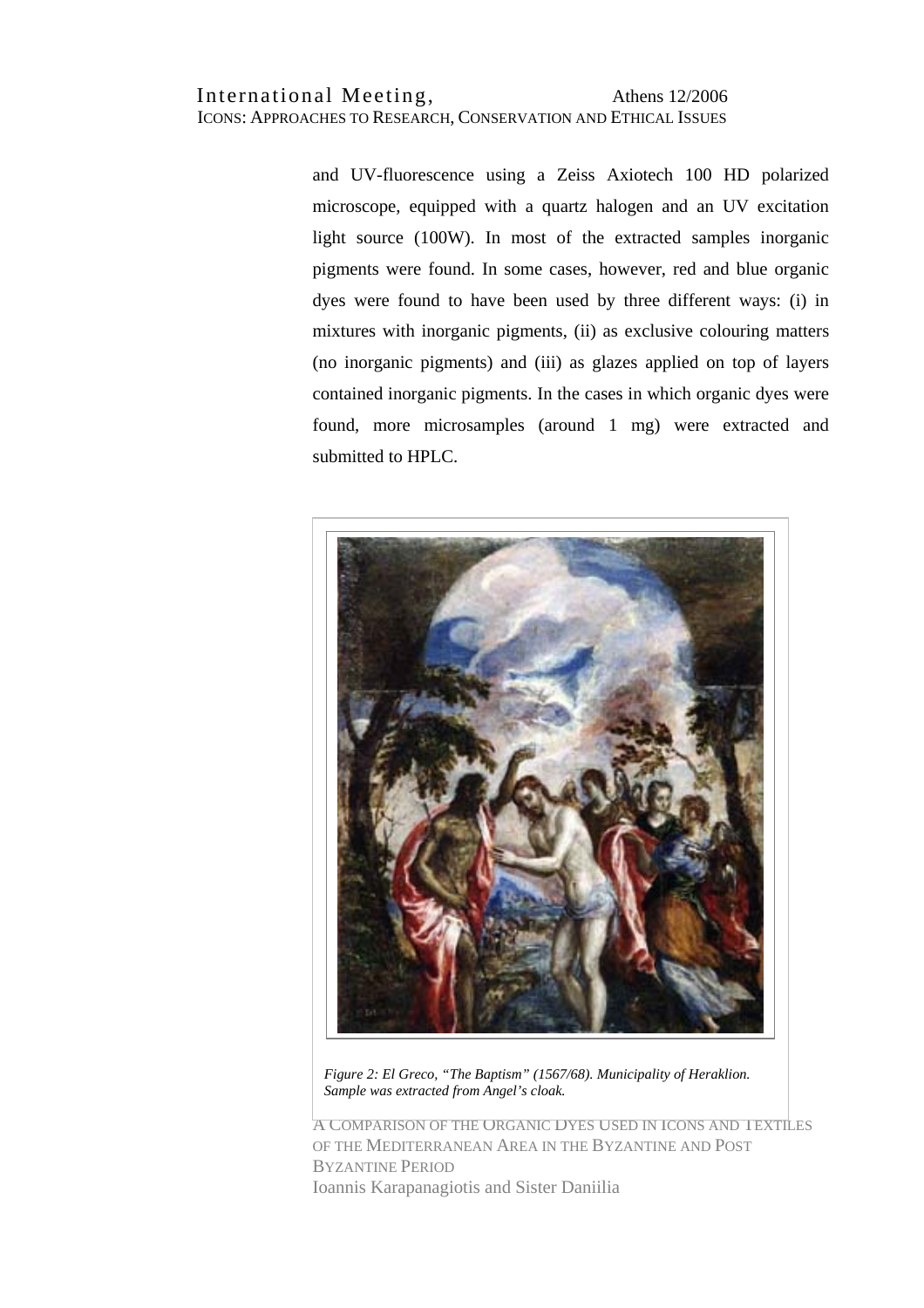Reversed phase liquid chromatography (RPLD) was carried out using Thermoquest (Manchester, UK) HPLC system consisted of P4000 quaternary HPLC pump, SCM 3000 vacuum degasser, AS3000 auto sampler with column oven, Reodyne 7725i Injector with 20 $\mu$ l sample loop and Diode Array Detector UV 6000LP. The HPLC separation was carried out on an Alltima HP C18 5µm column with dimensions 250mm x 3.0mm (Alltech Associates, Inc., USA) by a gradient elution program that utilizes two solvents: solvent A:  $H<sub>2</sub>O-0.1\%$  TFA and solvent B: CH3CN-0.1%TFA. Prior to HPLC analysis microsamples were treated with a solution mixture of  $H_2O$ :MeOH:37% HCl (1:1:2, v/v) to remove any mordant metal. After filtering, the solutions were evaporated (50-60°C) under gentle nitrogen flow. The dry residues were dissolved in H<sub>2</sub>O:MeOH (1:2,  $v/v$ ) and submitted for HPLC analysis.

#### **Results and discussion**

Figure 3 shows the chromatogram acquired in the case of a reference cochineal sample (*Dactylopius coccus* Costa) and the identification of the colouring compounds. Cochineal appeared to be the major (i.e. most common) colouring organic material found in the tested icons. Cochineal was also identified in several ecclesiastical garments of the Mount Athos leading thus to the conclusion that it played a central role in the dyeing technology of the Byzantine art. We note that cochineal was also found in the artwork of El Greco ("The Baptism"). A similar conclusion can be drawn for redwoods (*Caesalpinia* trees) which were also found in many samples extracted from both collections, icons and garments. The two reddish dyestuffs, mentioned above, are of different origin: cochineal is of insect origin, while redwoods are plants. In a few samples the two dyes were found in mixtures. Another reddish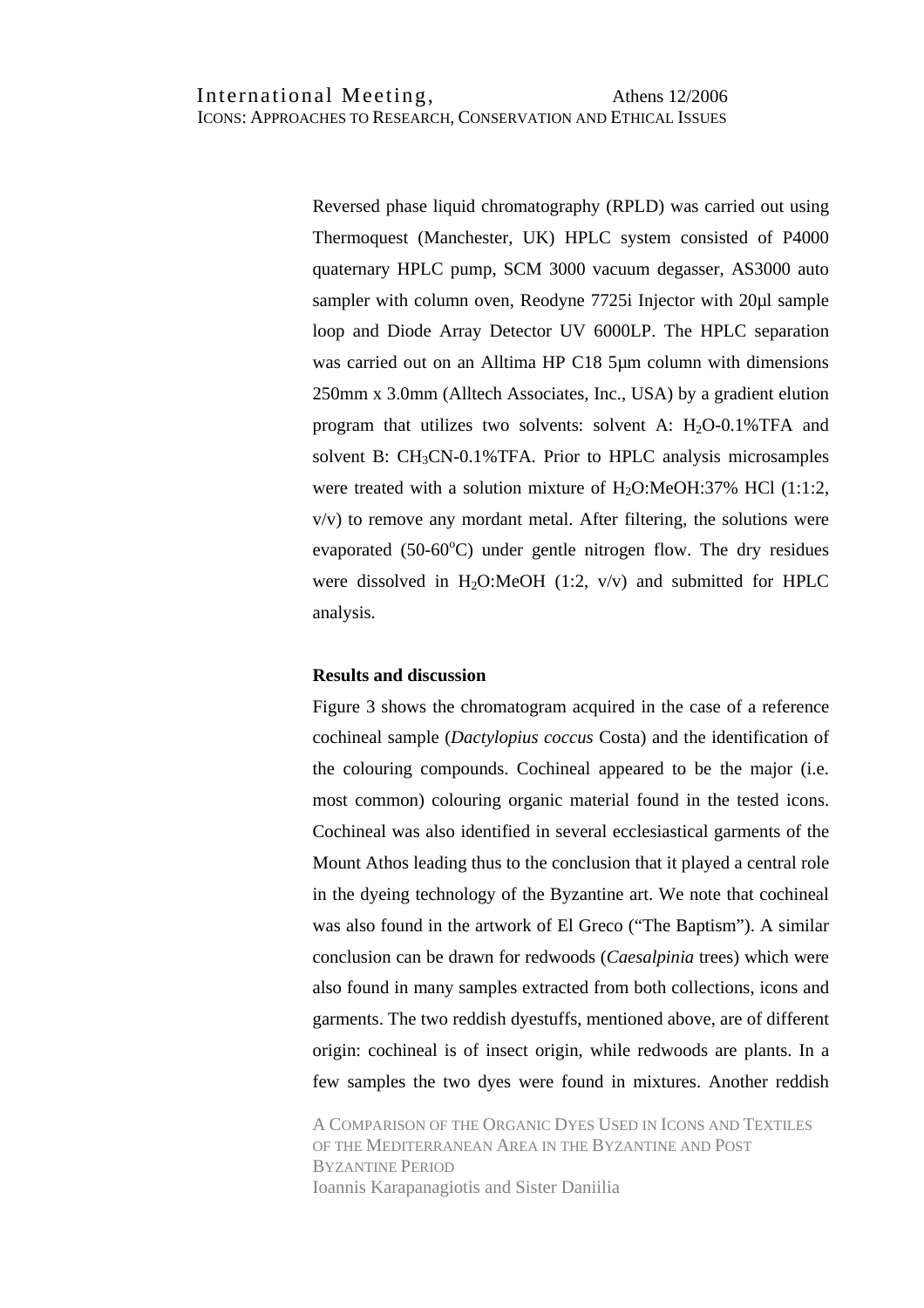organic dye that has been detected was madder (*Rubia* species). It was found only in one icon (in mixture with cochineal and redwood) and in only one garment as exclusive colouring material. To close the presentation of the results with respect to red organic dyes, we note that lac dye (*Kerria lacca*) was detected in samples extracted from the garments but not in the samples of the icons.



Figure 4 shows schematically the frequency at which the three red organic dyes, cochineal, redwood, and madder, were found in the tested art objects. Cochineal was found in 14 artworks (including "The Baptism"), redwood in 6 and madder only in 1 icon. Figure 4 suggests that cochineal was the most usual organic dye that has been used in the iconography of the Mediterranean area in the Byzantine and post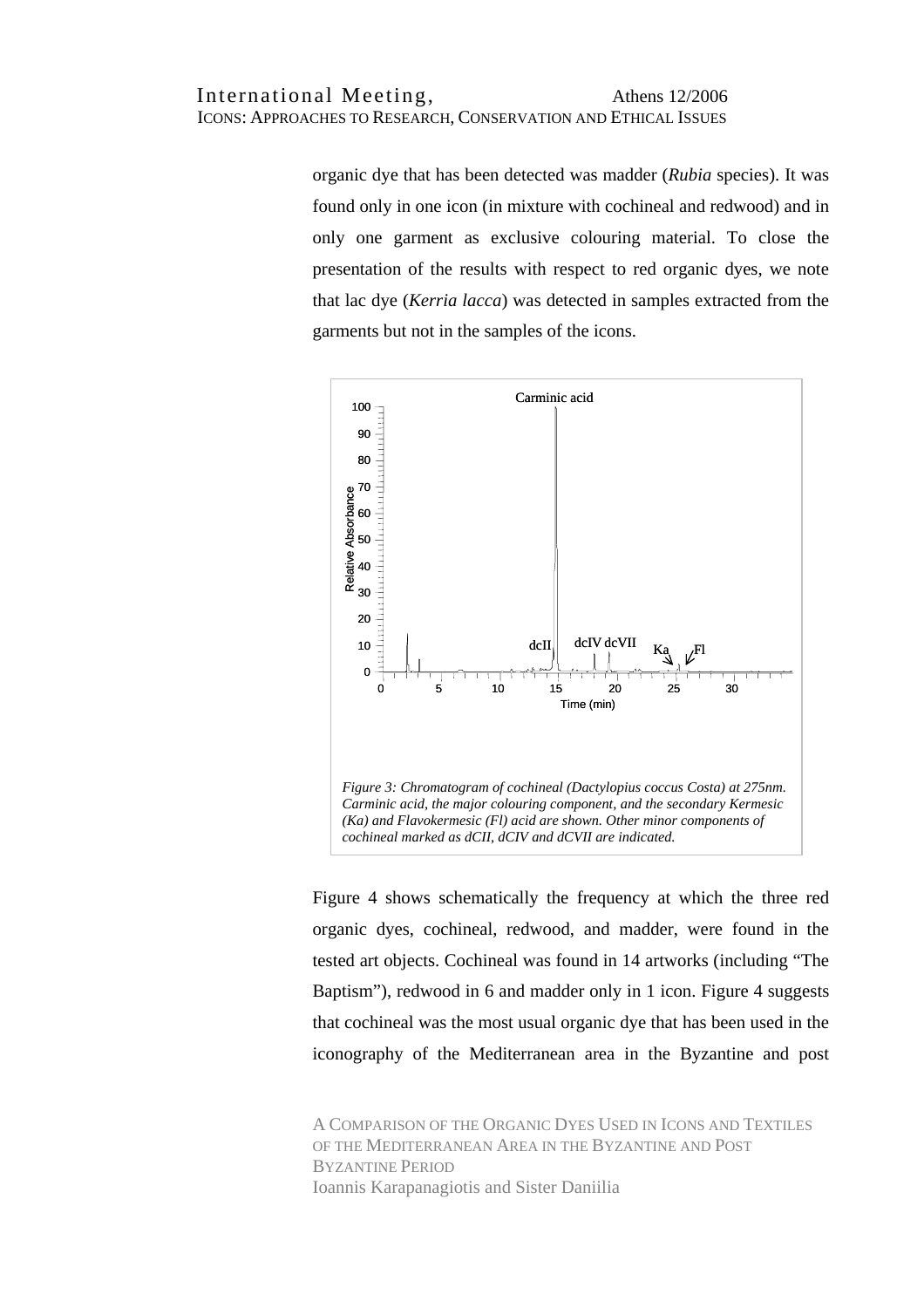Byzantine period. On the contrary, madder, has not been used extensively in the dyeing technology, compared to the other two red dyes, cochineal and redwood. Apparently, the above statements are based on the examination of a relatively small collection of icons (only 16). Consequently, they have to be considered rather as indications than conclusions. To determine the frequency by which species of



organic dyes appear in Byzantine iconography several more icons and paintings have to be investigated. However, figure 4 is an interesting observation because madder is generally considered to be the most abundant organic mater that has been used since antiquity. This may not be true for the dyeing technology developed in the Mediterranean area in the Byzantine and post Byzantine period, according to the indications presented in this paper.

Indigo (*Indigofera tinctoria* L.) and/or woad (*Isatis tinctoria* L.) were found to be the main organic dyes, used to produce the blue colour either in icons or in textiles. Despite the large progress of the